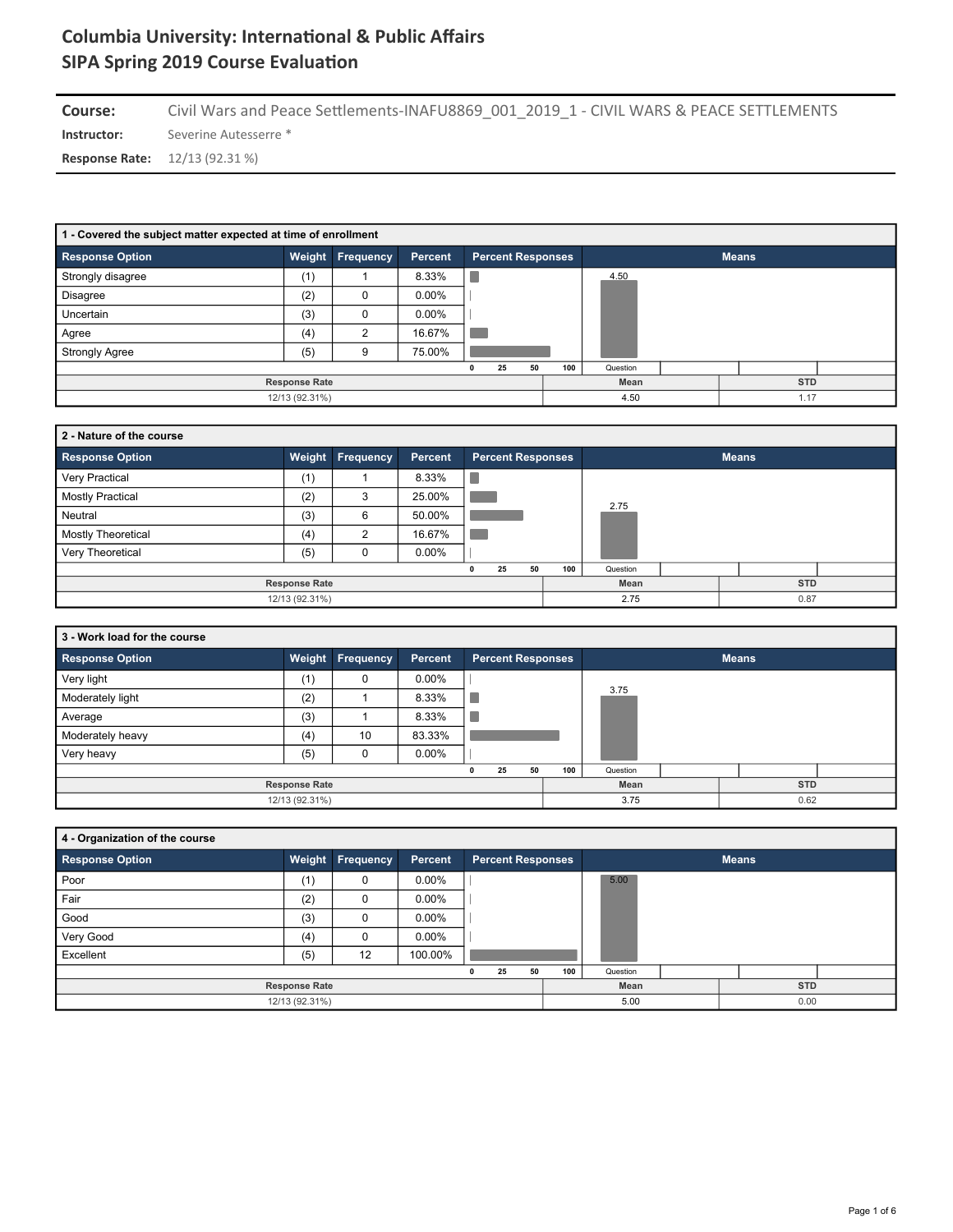Course: Civil Wars and Peace Settlements-INAFU8869\_001\_2019\_1 - CIVIL WARS & PEACE SETTLEMENTS

**Instructor:** Severine Autesserre \*

**Response Rate:** 12/13 (92.31 %)

| 5 - Difficulty of the course relative to other courses |                      |                |          |                          |     |              |  |            |  |  |  |  |
|--------------------------------------------------------|----------------------|----------------|----------|--------------------------|-----|--------------|--|------------|--|--|--|--|
| <b>Response Option</b>                                 | Weight               | Frequency      | Percent  | <b>Percent Responses</b> |     | <b>Means</b> |  |            |  |  |  |  |
| Not challenging                                        | (1)                  | 0              | $0.00\%$ |                          |     | 4.17         |  |            |  |  |  |  |
| Somewhat challenging                                   | (2)                  | 0              | $0.00\%$ |                          |     |              |  |            |  |  |  |  |
| Neutral                                                | (3)                  | 0              | $0.00\%$ |                          |     |              |  |            |  |  |  |  |
| Challenging                                            | (4)                  | 10             | 83.33%   |                          |     |              |  |            |  |  |  |  |
| Very challenging                                       | (5)                  | $\mathfrak{p}$ | 16.67%   |                          |     |              |  |            |  |  |  |  |
|                                                        |                      |                |          | 50<br>25<br>0            | 100 | Question     |  |            |  |  |  |  |
|                                                        | <b>Response Rate</b> |                |          |                          |     | Mean         |  | <b>STD</b> |  |  |  |  |
|                                                        | 12/13 (92.31%)       |                |          |                          |     | 4.17         |  | 0.39       |  |  |  |  |

| 6 - Relevance and quality of assigned readings |                      |                         |          |                          |     |              |  |            |  |  |  |  |
|------------------------------------------------|----------------------|-------------------------|----------|--------------------------|-----|--------------|--|------------|--|--|--|--|
| <b>Response Option</b>                         |                      | <b>Weight Frequency</b> | Percent  | <b>Percent Responses</b> |     | <b>Means</b> |  |            |  |  |  |  |
| Poor                                           | (1)                  | 0                       | $0.00\%$ |                          |     | 4.92         |  |            |  |  |  |  |
| Fair                                           | (2)                  | 0                       | $0.00\%$ |                          |     |              |  |            |  |  |  |  |
| Good                                           | (3)                  | 0                       | $0.00\%$ |                          |     |              |  |            |  |  |  |  |
| Very Good                                      | (4)                  |                         | 8.33%    |                          |     |              |  |            |  |  |  |  |
| Excellent                                      | (5)                  | 11                      | 91.67%   |                          |     |              |  |            |  |  |  |  |
|                                                |                      |                         |          | 50<br>25<br>0            | 100 | Question     |  |            |  |  |  |  |
|                                                | <b>Response Rate</b> |                         |          |                          |     | Mean         |  | <b>STD</b> |  |  |  |  |
|                                                | 12/13 (92.31%)       |                         |          |                          |     | 4.92         |  | 0.29       |  |  |  |  |

|                        | 7 - Relevance and quality of the written assignments |           |          |                          |     |          |              |  |  |  |  |  |  |
|------------------------|------------------------------------------------------|-----------|----------|--------------------------|-----|----------|--------------|--|--|--|--|--|--|
| <b>Response Option</b> | Weight                                               | Frequency | Percent  | <b>Percent Responses</b> |     |          | <b>Means</b> |  |  |  |  |  |  |
| Poor                   | (1)                                                  | 0         | $0.00\%$ |                          |     | 4.83     |              |  |  |  |  |  |  |
| Fair                   | (2)                                                  | 0         | $0.00\%$ |                          |     |          |              |  |  |  |  |  |  |
| Good                   | (3)                                                  | 0         | $0.00\%$ |                          |     |          |              |  |  |  |  |  |  |
| Very Good              | (4)                                                  | 2         | 16.67%   |                          |     |          |              |  |  |  |  |  |  |
| Excellent              | (5)                                                  | 10        | 83.33%   |                          |     |          |              |  |  |  |  |  |  |
| N/A                    | (0)                                                  | 0         | $0.00\%$ |                          |     |          |              |  |  |  |  |  |  |
|                        |                                                      |           |          | 25<br>50<br>$\mathbf{0}$ | 100 | Question |              |  |  |  |  |  |  |
|                        | <b>Response Rate</b>                                 |           |          |                          |     | Mean     | <b>STD</b>   |  |  |  |  |  |  |
|                        | 12/13 (92.31%)                                       |           |          |                          |     | 4.83     | 0.39         |  |  |  |  |  |  |

| 8 - Overall evaluation of the course |                      |                         |          |                          |     |          |              |  |
|--------------------------------------|----------------------|-------------------------|----------|--------------------------|-----|----------|--------------|--|
| <b>Response Option</b>               |                      | <b>Weight Frequency</b> | Percent  | <b>Percent Responses</b> |     |          | <b>Means</b> |  |
| Poor                                 | (1)                  | 0                       | $0.00\%$ |                          |     | 4.92     |              |  |
| Fair                                 | (2)                  | 0                       | $0.00\%$ |                          |     |          |              |  |
| Good                                 | (3)                  | 0                       | $0.00\%$ |                          |     |          |              |  |
| Very Good                            | (4)                  |                         | 8.33%    | u                        |     |          |              |  |
| Excellent                            | (5)                  | 11                      | 91.67%   |                          |     |          |              |  |
|                                      |                      |                         |          | 25<br>50<br>$\mathbf{0}$ | 100 | Question |              |  |
|                                      | <b>Response Rate</b> |                         |          |                          |     | Mean     | <b>STD</b>   |  |
|                                      | 12/13 (92.31%)       |                         |          |                          |     | 4.92     | 0.29         |  |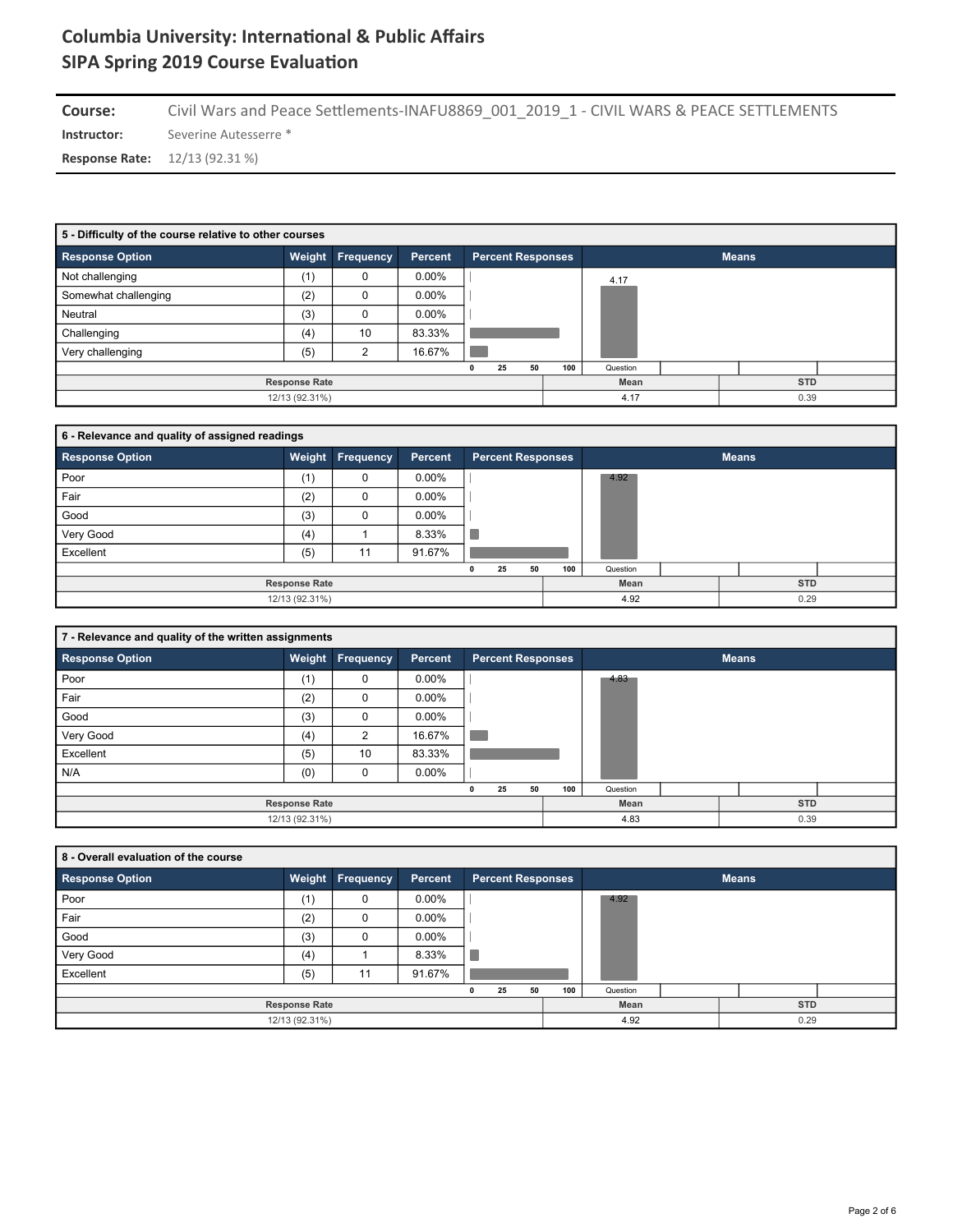**Course:** Civil Wars and Peace Settlements-INAFU8869\_001\_2019\_1 - CIVIL WARS & PEACE SETTLEMENTS

**Instructor:** Severine Autesserre \*

**Response Rate:** 12/13 (92.31 %)

#### **9 - Please provide brief, specific, and constructive comments on the overall course organization and subject matter:**

### **Response Rate** 12/13 (92.31%)

• The course organization and subject matter was what i expected it to be.

• The organization of the course was excellent. I particularly enjoyed the structure of the course, the orderly method applied to each class session, and the clarity it provided. I also enjoyed the syllabus. While I certainly was unable to read all of the items listed, I have shared the syllabus with colleagues for professional-development and will use it as a guide for self-development in the future.

• Fantastic course!

• The division of the class helps organize the readings and guide our learning. The course is somewhat work-heavy at the end, but it flows well and is coherently organized

• The class was excellent. The class was organized well, dividing war into the first half and peace into the second half helped organize all the material. The subject matter was also excellent. I thought the section of class about how to write a research paper was also very helpful. But moreover the class introduced me to material that I will take with me throughout my career. Esspeically the information about micro level roots to conflict, as well as critical discussion on the role of interveners are things that are sorely needed in other SIPA classes.

• Course was well organized, covering theories of conflict in the first half, and some suggestions at the end for Peacebuilding. Flow of the course makes sense, but there weren't nearly as many theories for the second half of the course.

The course's organization, and the highly-structured nature of each session, is an advantage for students. At the end of each class we got a brief on what to focus on and prepare for the next week. The subject matter covers a wide range of topics related to civil war, including the causes, the dynamics, termination, and consolidating peace. However, the readings and class discussions for the first half are more focused on the academic literature and comparing distinct perspectives, while the second half is a more organic and practice-focused format, with a negotiation simulation and book workshop. I would have liked a bit more structured exposure to more literature on peacemaking and peacebuilding (although there were lots of recommended readings).

• The structure of the class involves many discussions. Discussions include talking about strengths, weaknesses, and main arguments of the readings. This helps tremendously in understanding the logic of the course and also the authors' writings. The class will be very fun if you prepare a lot. If not, it will be very difficult unless you already had interests in the topics that are dealt in reading<br>materials. Hig

really enjoyed Dr. Autesserre's course. The readings were my favorite part. All of them were informative and connected to course content. They were accessible and provided a lot of information. I felt like a lot of the coursework balanced between/connected theory and practice well. The readings and class content also flowed well from week to week. It would have been nice to read a case study of successful grassroots peacebuilding in the second half of the course, but otherwise the content and course was structured well.

• Amazing class! It provides you tools for connecting theory and practice, which is crucial in peacebuilding. It gives you a better understanding of the importance of the connection between bottom-up and top-down approaches and it asks students to critically assess one's own role as a peacebuilding intervener. Dr. Autesserre is a great facilitator

• The course is extremely structured in the sense that students know exactly what to expect and what is expected of them in every class. The content is carefully structured and provides the tools needed to excel in the course. The readings seem at times heavy but it provokes the necessary effort to access the theory on civil wars and peace settlements and apply it to a real case.

• This was my first course in war and peace and I am so glad I had the privilege of studying under professor Autesserre. Readings are great and cover a lot of ground and truly provide a nuanced perspective on the issues analyzed.

| 10 - Instructor's performance inspires interest in the course content |                      |                         |          |                          |           |          |  |              |  |  |  |  |
|-----------------------------------------------------------------------|----------------------|-------------------------|----------|--------------------------|-----------|----------|--|--------------|--|--|--|--|
| <b>Response Option</b>                                                |                      | <b>Weight Frequency</b> | Percent  | <b>Percent Responses</b> |           |          |  | <b>Means</b> |  |  |  |  |
| Strongly disagree                                                     | (1)                  | 0                       | $0.00\%$ |                          |           | 5.00     |  |              |  |  |  |  |
| <b>Disagree</b>                                                       | (2)                  | 0                       | $0.00\%$ |                          |           |          |  |              |  |  |  |  |
| Uncertain                                                             | (3)                  | 0                       | $0.00\%$ |                          |           |          |  |              |  |  |  |  |
| Agree                                                                 | (4)                  | 0                       | $0.00\%$ |                          |           |          |  |              |  |  |  |  |
| <b>Strongly Agree</b>                                                 | (5)                  | 12                      | 100.00%  |                          |           |          |  |              |  |  |  |  |
|                                                                       |                      |                         |          | 25<br>0                  | 50<br>100 | Question |  |              |  |  |  |  |
|                                                                       | <b>Response Rate</b> |                         |          |                          |           | Mean     |  | <b>STD</b>   |  |  |  |  |
|                                                                       | 12/13 (92.31%)       |                         |          |                          |           | 5.00     |  | 0.00         |  |  |  |  |

| 11 - Instructor's attitude toward students |                      |                         |          |                          |     |              |  |            |  |
|--------------------------------------------|----------------------|-------------------------|----------|--------------------------|-----|--------------|--|------------|--|
| <b>Response Option</b>                     |                      | <b>Weight Frequency</b> | Percent  | <b>Percent Responses</b> |     | <b>Means</b> |  |            |  |
| Very negative                              | (1)                  | 0                       | $0.00\%$ |                          |     | 5.00         |  |            |  |
| Somewhat negative                          | (2)                  | 0                       | $0.00\%$ |                          |     |              |  |            |  |
| Neutral                                    | (3)                  | 0                       | $0.00\%$ |                          |     |              |  |            |  |
| Mostly positive                            | (4)                  |                         | $0.00\%$ |                          |     |              |  |            |  |
| Very positive                              | (5)                  | 12                      | 100.00%  |                          |     |              |  |            |  |
|                                            |                      |                         |          | 25<br>50                 | 100 | Question     |  |            |  |
|                                            | <b>Response Rate</b> |                         |          |                          |     | Mean         |  | <b>STD</b> |  |
|                                            | 12/13 (92.31%)       |                         |          |                          |     | 5.00         |  | 0.00       |  |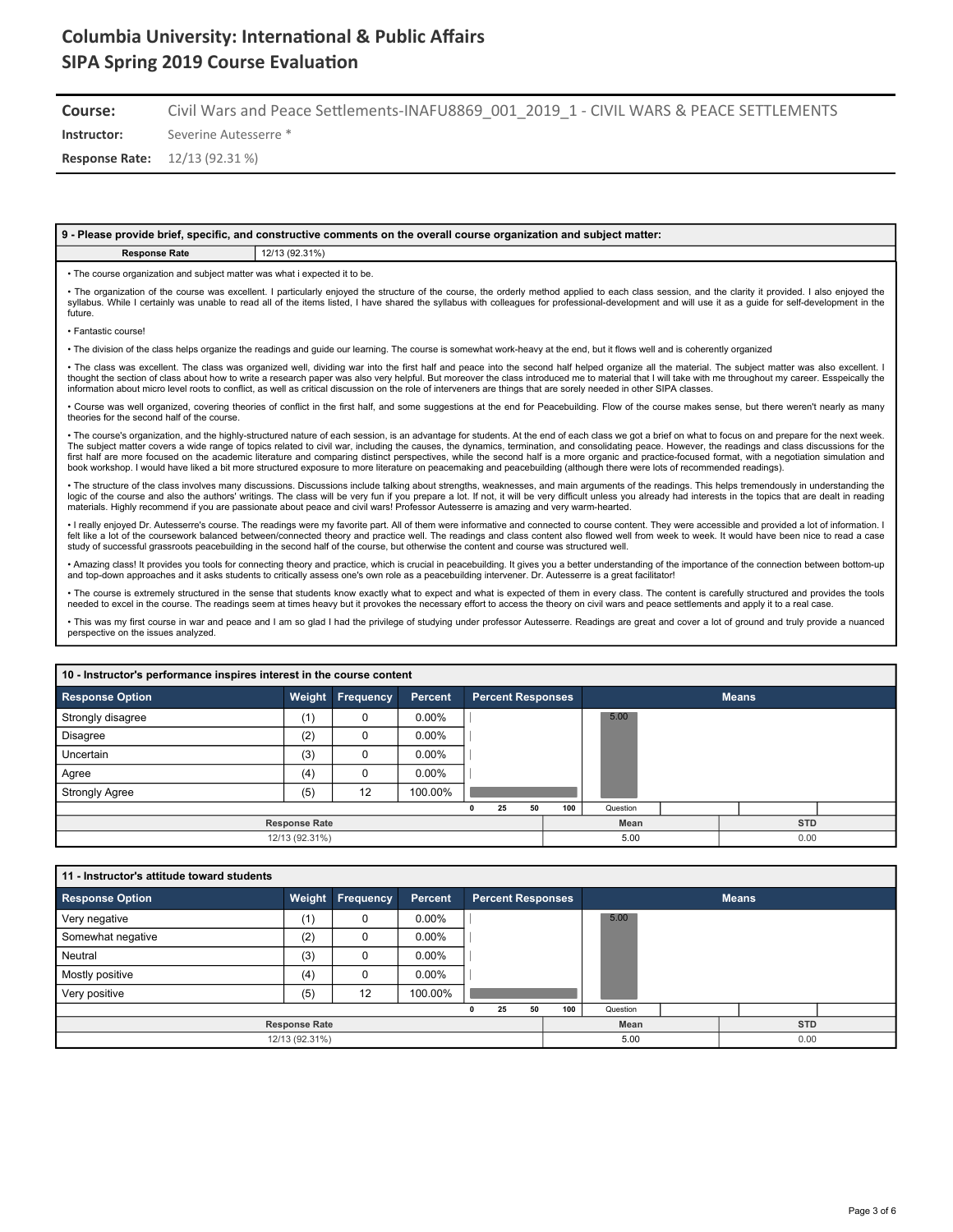**Instructor:** Severine Autesserre \* Course: Civil Wars and Peace Settlements-INAFU8869\_001\_2019\_1 - CIVIL WARS & PEACE SETTLEMENTS

**Response Rate:** 12/13 (92.31 %)

| 12 - Instructor's responsiveness to students' questions and comments |                      |                         |                |                          |     |              |  |            |  |  |  |  |
|----------------------------------------------------------------------|----------------------|-------------------------|----------------|--------------------------|-----|--------------|--|------------|--|--|--|--|
| <b>Response Option</b>                                               |                      | <b>Weight Frequency</b> | <b>Percent</b> | <b>Percent Responses</b> |     | <b>Means</b> |  |            |  |  |  |  |
| Poor                                                                 | (1)                  | 0                       | $0.00\%$       |                          |     | 4.92         |  |            |  |  |  |  |
| Fair                                                                 | (2)                  | 0                       | $0.00\%$       |                          |     |              |  |            |  |  |  |  |
| Good                                                                 | (3)                  | 0                       | $0.00\%$       |                          |     |              |  |            |  |  |  |  |
| Very Good                                                            | (4)                  |                         | 8.33%          |                          |     |              |  |            |  |  |  |  |
| Excellent                                                            | (5)                  | 11                      | 91.67%         |                          |     |              |  |            |  |  |  |  |
|                                                                      |                      |                         |                | 25<br>50                 | 100 | Question     |  |            |  |  |  |  |
|                                                                      | <b>Response Rate</b> |                         |                |                          |     | Mean         |  | <b>STD</b> |  |  |  |  |
|                                                                      | 12/13 (92.31%)       |                         |                |                          |     | 4.92         |  | 0.29       |  |  |  |  |

| 13 - Instructor's presentation of expectations to students |                      |                  |          |                          |     |              |  |            |  |  |  |  |
|------------------------------------------------------------|----------------------|------------------|----------|--------------------------|-----|--------------|--|------------|--|--|--|--|
| <b>Response Option</b>                                     |                      | Weight Frequency | Percent  | <b>Percent Responses</b> |     | <b>Means</b> |  |            |  |  |  |  |
| Poor                                                       | (1)                  | 0                | $0.00\%$ |                          |     | 5.00         |  |            |  |  |  |  |
| Fair                                                       | (2)                  | 0                | $0.00\%$ |                          |     |              |  |            |  |  |  |  |
| Good                                                       | (3)                  | 0                | $0.00\%$ |                          |     |              |  |            |  |  |  |  |
| Very Good                                                  | (4)                  | 0                | $0.00\%$ |                          |     |              |  |            |  |  |  |  |
| Excellent                                                  | (5)                  | 12               | 100.00%  |                          |     |              |  |            |  |  |  |  |
|                                                            |                      |                  |          | 25<br>50<br>n            | 100 | Question     |  |            |  |  |  |  |
|                                                            | <b>Response Rate</b> |                  |          |                          |     | Mean         |  | <b>STD</b> |  |  |  |  |
|                                                            | 12/13 (92.31%)       |                  |          |                          |     | 5.00         |  | 0.00       |  |  |  |  |

| 14 - Instructor's ability to make complex material easy to understand |                      |                  |          |                          |           |          |  |              |  |
|-----------------------------------------------------------------------|----------------------|------------------|----------|--------------------------|-----------|----------|--|--------------|--|
| <b>Response Option</b>                                                |                      | Weight Frequency | Percent  | <b>Percent Responses</b> |           |          |  | <b>Means</b> |  |
| Poor                                                                  | (1)                  | 0                | $0.00\%$ |                          |           | 4.75     |  |              |  |
| Fair                                                                  | (2)                  |                  | $0.00\%$ |                          |           |          |  |              |  |
| Good                                                                  | (3)                  |                  | $0.00\%$ |                          |           |          |  |              |  |
| Very Good                                                             | (4)                  | 3                | 25.00%   |                          |           |          |  |              |  |
| Excellent                                                             | (5)                  | g                | 75.00%   |                          |           |          |  |              |  |
|                                                                       |                      |                  |          | 25                       | 50<br>100 | Question |  |              |  |
|                                                                       | <b>Response Rate</b> |                  |          |                          |           | Mean     |  | <b>STD</b>   |  |
|                                                                       | 12/13 (92.31%)       |                  |          |                          |           | 4.75     |  | 0.45         |  |

| 15 - The exams accurately assess what students are expected to know |     |                         |          |  |                          |    |     |          |              |  |
|---------------------------------------------------------------------|-----|-------------------------|----------|--|--------------------------|----|-----|----------|--------------|--|
| <b>Response Option</b>                                              |     | <b>Weight Frequency</b> | Percent  |  | <b>Percent Responses</b> |    |     |          | <b>Means</b> |  |
| Strongly disagree                                                   | (1) | 0                       | $0.00\%$ |  |                          |    |     | 5.00     |              |  |
| <b>Disagree</b>                                                     | (2) | 0                       | $0.00\%$ |  |                          |    |     |          |              |  |
| Uncertain                                                           | (3) | 0                       | $0.00\%$ |  |                          |    |     |          |              |  |
| Agree                                                               | (4) | 0                       | $0.00\%$ |  |                          |    |     |          |              |  |
| <b>Strongly Agree</b>                                               | (5) | 4                       | 33.33%   |  |                          |    |     |          |              |  |
| N/A                                                                 | (0) | 8                       | 66.67%   |  |                          |    |     |          |              |  |
|                                                                     |     |                         |          |  | 25                       | 50 | 100 | Question |              |  |
| <b>Response Rate</b>                                                |     |                         |          |  |                          |    |     | Mean     | <b>STD</b>   |  |
| 12/13 (92.31%)                                                      |     |                         |          |  |                          |    |     | 5.00     | 0.00         |  |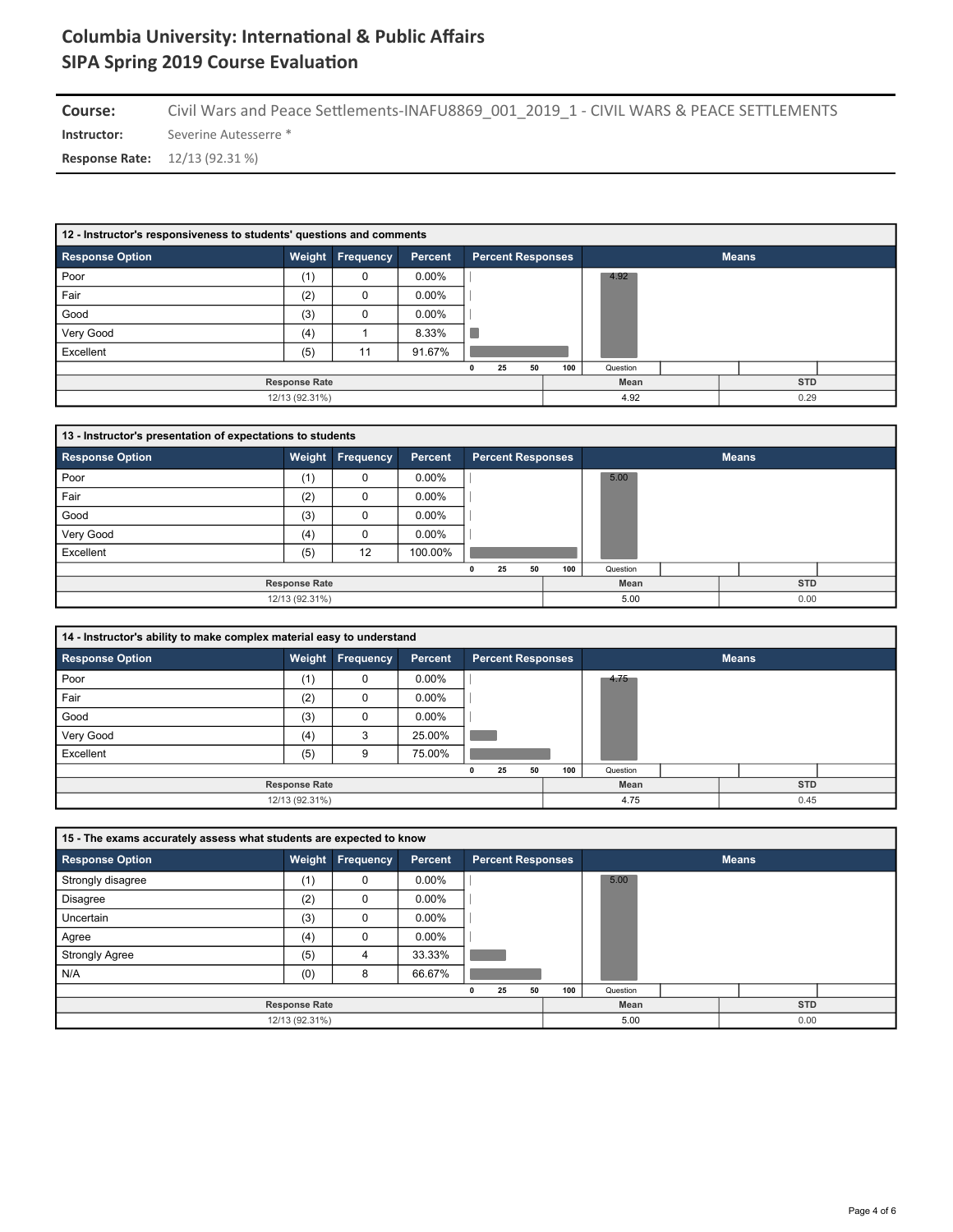**Instructor:** Severine Autesserre \* **Course:** Civil Wars and Peace Settlements-INAFU8869\_001\_2019\_1 - CIVIL WARS & PEACE SETTLEMENTS

**Response Rate:** 12/13 (92.31 %)

| 16 - Overall evaluation of the course instructor |                      |                  |                |                          |     |          |  |              |  |
|--------------------------------------------------|----------------------|------------------|----------------|--------------------------|-----|----------|--|--------------|--|
| <b>Severine Autesserre</b>                       |                      |                  |                |                          |     |          |  |              |  |
| <b>Response Option</b>                           | Weight               | <b>Frequency</b> | <b>Percent</b> | <b>Percent Responses</b> |     |          |  | <b>Means</b> |  |
| Poor                                             | (1)                  | 0                | $0.00\%$       |                          |     | 5.00     |  |              |  |
| Fair                                             | (2)                  | 0                | $0.00\%$       |                          |     |          |  |              |  |
| Good                                             | (3)                  | 0                | $0.00\%$       |                          |     |          |  |              |  |
| Very Good                                        | (4)                  | 0                | $0.00\%$       |                          |     |          |  |              |  |
| Excellent                                        | (5)                  | 12               | 100.00%        |                          |     |          |  |              |  |
|                                                  |                      |                  |                | 50<br>25                 | 100 | Question |  |              |  |
|                                                  | <b>Response Rate</b> |                  |                |                          |     | Mean     |  | <b>STD</b>   |  |
|                                                  | 12/13 (92.31%)       |                  |                |                          |     | 5.00     |  | 0.00         |  |

| 17 - Guest speakers contributed significantly to this course |                      |           |          |   |                          |    |     |          |              |  |
|--------------------------------------------------------------|----------------------|-----------|----------|---|--------------------------|----|-----|----------|--------------|--|
| <b>Response Option</b>                                       | Weight               | Frequency | Percent  |   | <b>Percent Responses</b> |    |     |          | <b>Means</b> |  |
| Strongly disagree                                            | (1)                  | 0         | $0.00\%$ |   |                          |    |     |          |              |  |
| Disagree                                                     | (2)                  | 0         | $0.00\%$ |   |                          |    |     | 4.00     |              |  |
| Uncertain                                                    | (3)                  | $\Omega$  | $0.00\%$ |   |                          |    |     |          |              |  |
| Agree                                                        | (4)                  | 3         | 25.00%   |   |                          |    |     |          |              |  |
| <b>Strongly Agree</b>                                        | (5)                  | 0         | $0.00\%$ |   |                          |    |     |          |              |  |
| N/A                                                          | (0)                  | 9         | 75.00%   |   |                          |    |     |          |              |  |
|                                                              |                      |           |          | 0 | 25                       | 50 | 100 | Question |              |  |
|                                                              | <b>Response Rate</b> |           |          |   |                          |    |     | Mean     | <b>STD</b>   |  |
|                                                              | 12/13 (92.31%)       |           |          |   |                          |    |     | 4.00     | 0.00         |  |

| 18 - Please provide brief, specific, and constructive comments on the instructor's performance: |                |  |  |  |  |
|-------------------------------------------------------------------------------------------------|----------------|--|--|--|--|
| l Severine Autesserre                                                                           |                |  |  |  |  |
| <b>Response Rate</b>                                                                            | 12/13 (92.31%) |  |  |  |  |
|                                                                                                 |                |  |  |  |  |

 $n/\varepsilon$ 

• The professor was excellent and professional. She related to students effectively, cared about our learning progress, and took on the role of mentor. This was especially clear with the writer's workshop activities, as well as with class-based final paper preparations. The objective was clear: to educate and train us in best practices, preparing us for future roles, future classes, and possible was clear: to educa publishing in the future. It was greatly appreciated and will pay dividends for years to come.

utesserre is one of the best professors I've had at SIPA. She's very insightful and a great moderator. Learnt a lot!

• Dr. Autesserre was an academic mentor before I met and took her class. Her status has only been reinforced over the duration of the course.

• Severine was an amazing professor. I feel very luck I had the opportunity to take a class with her here at SIPA.

• Professor Autesserre was overt in the first class about the heavy courseload. However, if the readings are done, students get much more out of the class than "just" the theories from the syllabus. In addition to the course material, she taught how to evaluate readings and author's theories, held an incredibly useful class on how to write a research paper (something most students agreed would<br>have been useful in our provided an exceptional standard for guiding a discussion with many diverse perspectives. Highly recommend this course.

• Professor Autesserre was one of the most thoughtful, organized, and responsive professors at SIPA. Her fieldwork experience is an invaluable resource for students to learn about the conflict in DRC, research methodology, and the work of peacekeepers and peacebuilders.

• SEVERINE AUTESSERRE IS THE BEST. VERY INTELLIGENT, ENGAGING, UNDERSTANDING, WARM-HEARTED, AND CARES ABOUT STUDENTS' GOOD PERFORMANCE. SHE IS JUST **THE BEST** 

• Dr.Autesserre was an incredibly accessible professor. There were times where I wish we heard more of her expertise in class, but she was very supportive of students and great at guiding us through discussions. I would absolutely love to take a class with her again. She is knowledgeable, a great listener, supportive, and encouraging.

• Great facilitator! She creates an inclusive space for learning and exploring the academic and practical field of peacebuilding. At times, I would have liked to hear more from Dr. Autesserre, as it was<br>sometimes more focu

• Professor Autesserre was excellent. She ensured the participation of all, quiding us through the process of acquiring the necessary skills to critically analyze frameworks and theories of conflict and peace. She effectively built a bridge between research and academia and in practice work. Her comments and suggestions improved the quality of my work. Even though the work load was heavy I felt I was led to reflect and think through the knowledge transferred, something rare at SIPA and directly correlated to Professor Autesserre mode of teaching.

• Professor Autesserre really cares about the students and she does a great job in communicating clearly expectations and giving us the tools to attend to those. On top of her being a great<br>professor, she is also an expert